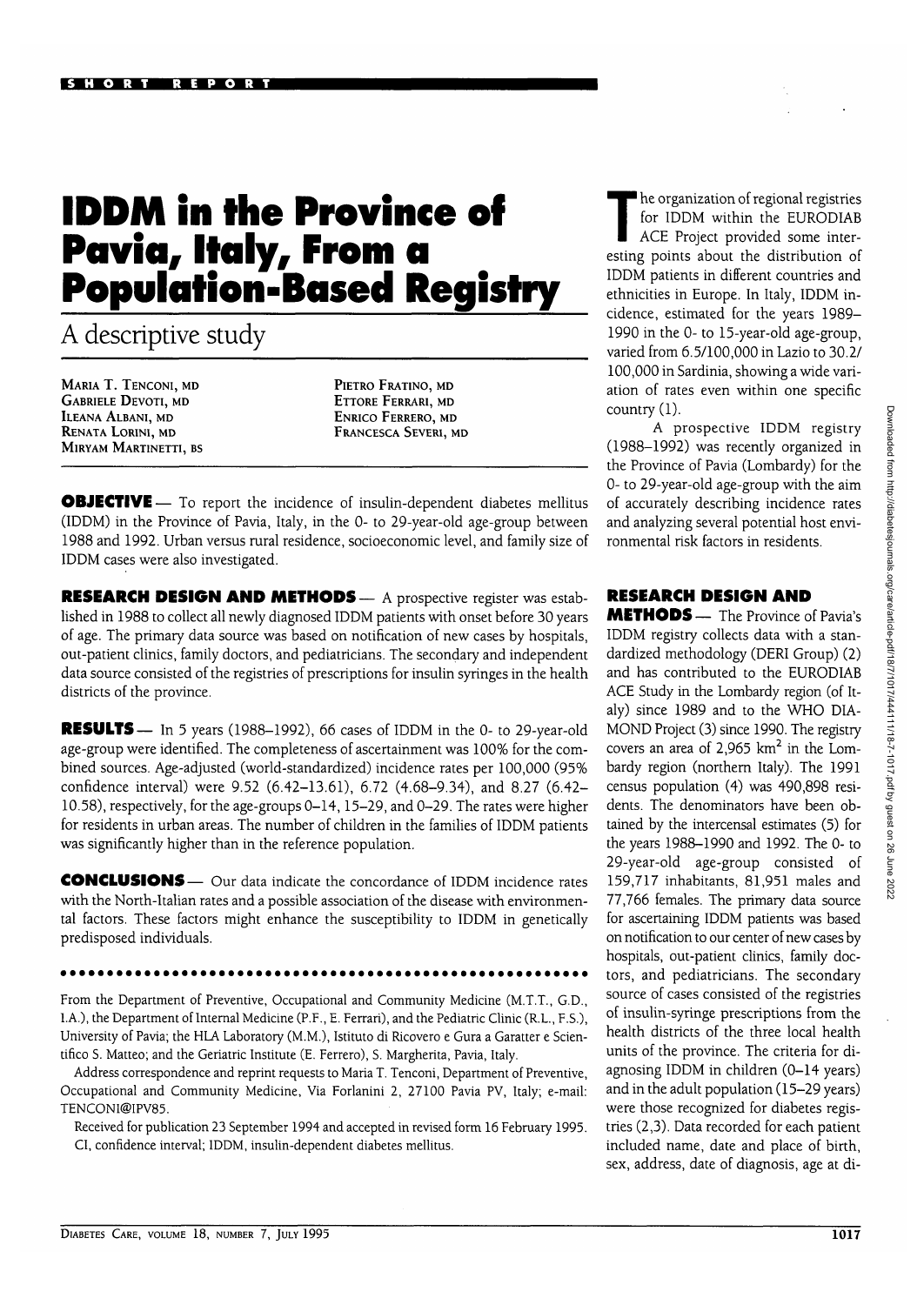| Age-<br>group | Sex<br>(M/F) | Population | Patients<br>(n) | Incidence<br>rate | 95% CI         |
|---------------|--------------|------------|-----------------|-------------------|----------------|
| $0 - 4$       | M            | 8,625      | 3               | 6.96              | 1.43-20.32     |
|               | F            | 8,187      | 1               | 2.44              | $0.06 - 13.59$ |
| $5 - 9$       | M            | 9,255      | 4               | 8.64              | 2.35-22.19     |
|               | F            | 8,918      | 5               | 11.21             | $3.63 - 26.12$ |
| $10 - 14$     | M            | 11,973     | 10              | 16.70             | 8.02-30.73     |
|               | F            | 11,262     | 8               | 14.21             | $6.12 - 27.99$ |
| $0 - 14$      | M            | 29,853     | 17              | 11.39             | $6.64 - 18.22$ |
|               | F            | 28,367     | 14              | 9.87              | 5.39-16.58     |
|               | $M + F$      | 58,220     | 31              | 10.65             | 7.19-15.23     |
| $15 - 19$     | M            | 15,073     | 3               | 3.98              | $0.82 - 11.62$ |
|               | F            | 14,450     | 5               | 6.92              | $2.24 - 16.12$ |
| $20 - 24$     | M            | 17,796     | 7               | 7.87              | $3.16 - 16.21$ |
|               | F            | 16,844     | 4               | 4.75              | 1.29-12.16     |
| $25 - 29$     | M            | 19,229     | 8               | 8.32              | 3.59-16.39     |
|               | F            | 18,105     | 8               | 8.84              | $3.81 - 17.41$ |
| $15 - 29$     | M            | 52,098     | 18              | 6.91              | 4.10-10.92     |
|               | F            | 49,399     | 17              | 6.88              | $4.01 - 11.01$ |
|               | $M + F$      | 101,497    | 35              | 6.90              | $4.81 - 9.59$  |
| $0 - 29$      | $M + F$      | 159,717    | 66              | 8.26              | $6.42 - 10.57$ |

**Table 1—IDDM** *annual incidence rates (per 100,000) for the Province of Pavia (1988-1992)*

was found among the monthly number of cases and the average outdoor temperature. IDDM annual incidence rates for residents in urban areas  $(>20.000$  inhabitants) were 8.27/100,000 (95% CI 5.54- 11.90) and for residents in rural areas, 6.7/100,000 (95% CI 4.78-9.11).

Higher educational level in parents ( $\geq$ 9 years of education) was not significantly higher (33.9%, 95% CI 24.2- 46.1) in IDDM families compared with the same-age general population (28%) of the Province of Pavia (4). House property was also higher (64.5%, 95% CI 46.1- 87.7), albeit not significantly, in parents of probands in comparison with the general population (56.8%). The number of children in the family of IDDM patients was significantly higher  $(P < 0.001)$  than in the families of the reference population, where only families with parents 20-64 years of age were considered (Table 2).

agnosis, date of first insulin injection, parents' educational level, house property, and number of children in the family. IDDM incidence rates were age-standardized (direct method) according to the world population (6). The 95% confidence interval (CI) was estimated assuming a Poisson distribution of the observed number of cases. The estimated completeness of ascertainment was computed with the capture-recapture method (7). The data regarding parents' educational level, house property, and number of children in IDDM families were compared with those of the general population of the same age for the Province of Pavia (Census 1991) (4). The average monthly temperature in Pavia was recorded by the Osservatorio Geofisico of Pavia from 1988 to 1992.

Statistical analysis concerning Student *t* test,  $\chi^2$  test, and correlation was made by SPSS/PC+.

**RESULTS** — In 5 years (1988-1992), 66 cases of IDDM in the 0- to 29-year-old age-group were identified. The estimated number of incident cases according to the capture-recapture method was 66 (95% CI 65-67) equal to 100% of ascertainment for the combined sources. Table 1 illustrates the number of IDDM cases, incidence rates, and respective 95% CIs for 5-year age-groups from 0 to 29 years in both sexes. The mean annual incidence rate for the 0- to 29-year-old age-group was 8.26/100,000 (males: 8.54/100,000, females: 7.97/100,000). In the 0- to 14 year-old age-group, the incidence rate was 10.65/100,000 (males: 11.39/ 100,000, females: 9.87/100,000). Ageadjusted (world-standardized) incidence rates per 100,000 were 9.52 (95% CI 6.42-13.61), 6.72 (95% CI 4.68-9.34), and 8.27 (95% CI 6.42-10.58), respectively, for the age-groups 0-14, 15-29, and 0-29 years. The male-to-female ratios in the 0- to 14-, 15- to 29-, and 0- to 29-year-old age-groups were 1.21, 1.06, and 1.13, respectively. A significantly higher number of IDDM patients younger than age 14 was diagnosed from September to February than from March to August ( $P < 0.05$ ). However, no correlation **CONCLUSIONS** — The annual incidence of IDDM in the population of the Province of Pavia (0-29 years) for 1988- 1992 was 8.26/100,000. The completeness of ascertainment by the capturerecapture method (7) was 100%. Bruno and coworkers (7), measuring the prevalence of non-insulin-dependent diabetes and IDDM, reported that three data sources are necessary to avoid ascertainment bias; Pavia's IDDM registry, where incident cases are very homogeneous for type of diabetes and age, should make the ascertainment by only two independent sources sufficiently reliable. The age-corrected annual incidence (8.27/ 100,000) was higher than that registered in Lombardy (6.2/100,000) for the same age-group in 1989-1990 (9). The difference is more evident in the 0- to 14-year-old age-group, being 9.52/ 100,000 (95% CI 6.42-13.61) in Pavia and 6.8/100,000 (95% CI 5.8-7.8) in Lombardy (1). The rates in this age-group are more similar to those reported by Arpi et al. (10) in the district of Catania (1989- 1991) (10.2/100,000). A possible reason for the higher rates could be the com-